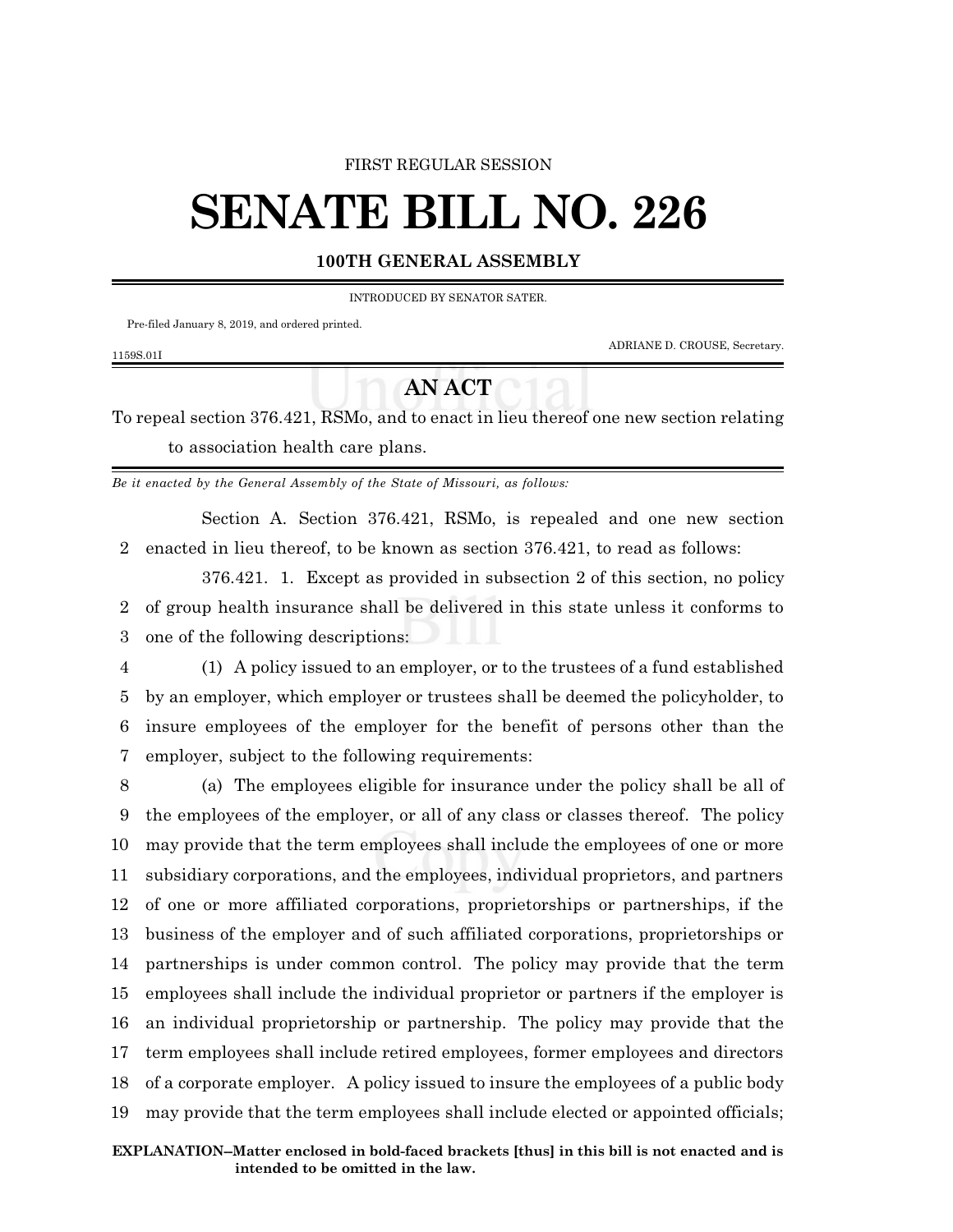(b) The premium for the policy shall be paid either from the employer's funds or from funds contributed by the insured employees, or from both. Except as provided in paragraph (c) of this subdivision, a policy on which no part of the premium is to be derived from funds contributed by the insured employees must insure all eligible employees, except those who reject such coverage in writing; and

 (c) An insurer may exclude or limit the coverage on any person as to whom evidence of individual insurability is not satisfactory to the insurer in a policy insuring fewer than ten employees and in a policy insuring ten or more employees if:

 a. Application is not made within thirty-one days after the date of eligibility for insurance; or

 b. The person voluntarily terminated the insurance while continuing to be eligible for insurance under the policy; or

 c. After the expiration of an open enrollment period during which the person could have enrolled for the insurance or could have elected another level of benefits under the policy;

 (2) A policy issued to a creditor or its parent holding company or to a trustee or trustees or agent designated by two or more creditors, which creditor, holding company, affiliate, trustee, trustees or agent shall be deemed the policyholder, to insure debtors of the creditor or creditors with respect to their indebtedness subject to the following requirements:

 (a) The debtors eligible for insurance under the policy shall be all of the 43 debtors of the creditor or creditors, or all of any class or classes thereof. The policy may provide that the term debtors shall include:

 a. Borrowers of money or purchasers or lessees of goods, services, or property for which payment is arranged through a credit transaction;

b. The debtors of one or more subsidiary corporations; and

 c. The debtors of one or more affiliated corporations, proprietorships or partnerships if the business of the policyholder and of such affiliated corporations, proprietorships or partnerships is under common control;

 (b) The premium for the policy shall be paid either from the creditor's funds or from charges collected from the insured debtors, or from both. Except as provided in paragraph (c) of this subdivision, a policy on which no part of the premium is to be derived from funds contributed by insured debtors specifically for their insurance must insure all eligible debtors;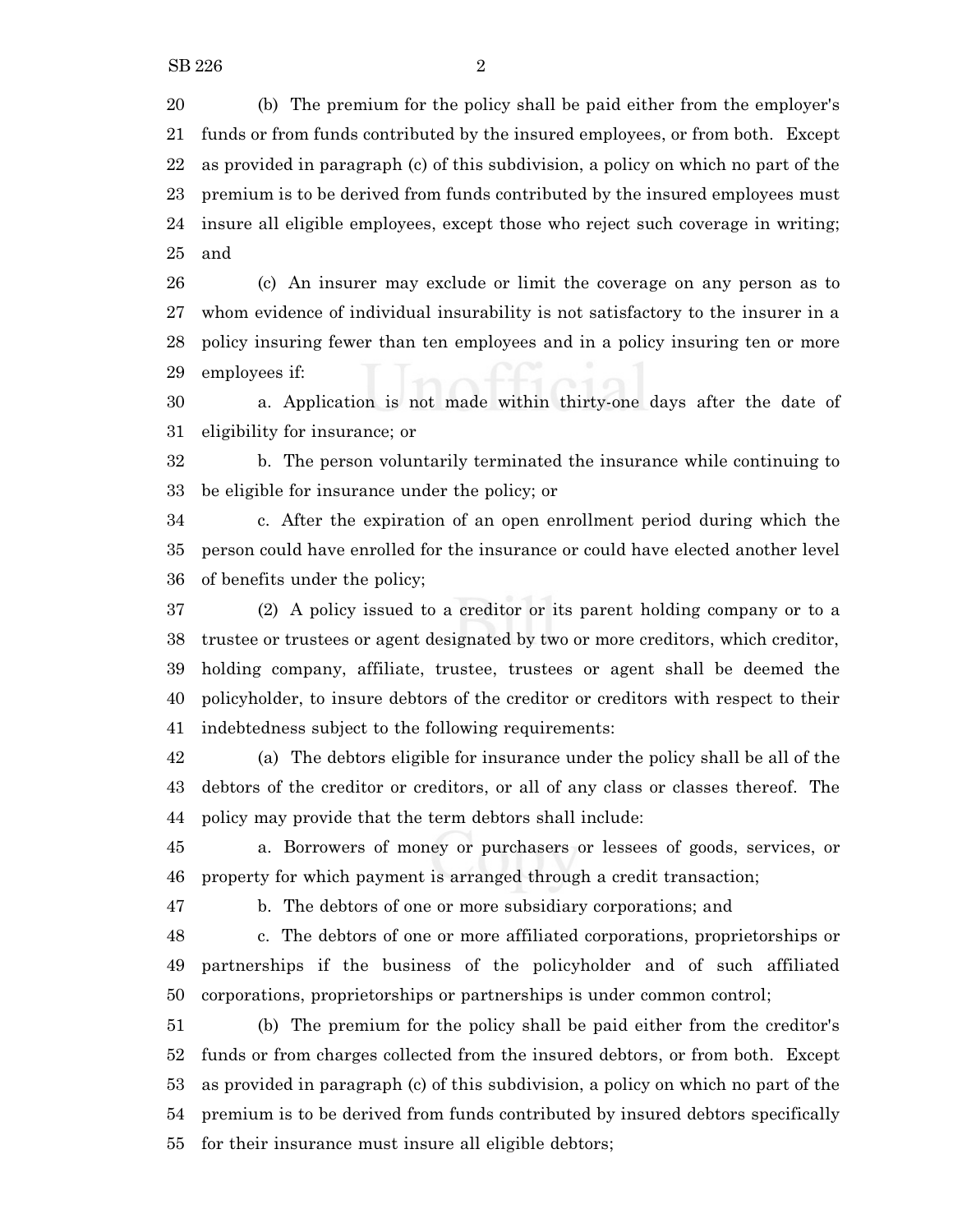(c) An insurer may exclude any debtors as to whom evidence of individual insurability is not satisfactory to the insurer in a policy insuring fewer than ten debtors and in a policy insuring ten or more debtors if:

 a. Application is not made within thirty-one days after the date of eligibility for insurance; or

 b. The person voluntarily terminated the insurance while continuing to be eligible for insurance under the policy; or

 c. After the expiration of an open enrollment period during which the person could have enrolled for the insurance or could have elected another level of benefits under the policy;

 (d) The total amount of insurance payable with respect to an indebtedness shall not exceed the greater of the scheduled or actual amount of unpaid indebtedness to the creditor. The insurer may exclude any payments which are delinquent on the date the debtor becomes disabled as defined in the policy;

 (e) The insurance may be payable to the creditor or to any successor to the right, title, and interest of the creditor. Such payment or payments shall reduce or extinguish the unpaid indebtedness of the debtor to the extent of each such payment and any excess of insurance shall be payable to the insured or the estate of the insured;

 (f) Notwithstanding the preceding provisions ofthis subdivision,insurance on agricultural credit transaction commitments may be written up to the amount of the loan commitment, and insurance on educational credit transaction commitments may be written up to the amount of the loan commitment less the amount of any repayments made on the loan;

 (3) A policy issued to a labor union or similar employee organization, which shall be deemed to be the policyholder, to insure members of such union or organization for the benefit of persons other than the union or organization or any of its officials, representatives, or agents, subject to the following requirements:

 (a) The members eligible for insurance under the policy shall be all of the 86 members of the union or organization, or all of any class or classes thereof;

 (b) The premium for the policy shall be paid either from funds of the union or organization or from funds contributed by the insured members specifically for their insurance, or from both. Except as provided in paragraph (c) of this subdivision, a policy on which no part of the premium is to be derived from funds contributed by the insured members specifically for their insurance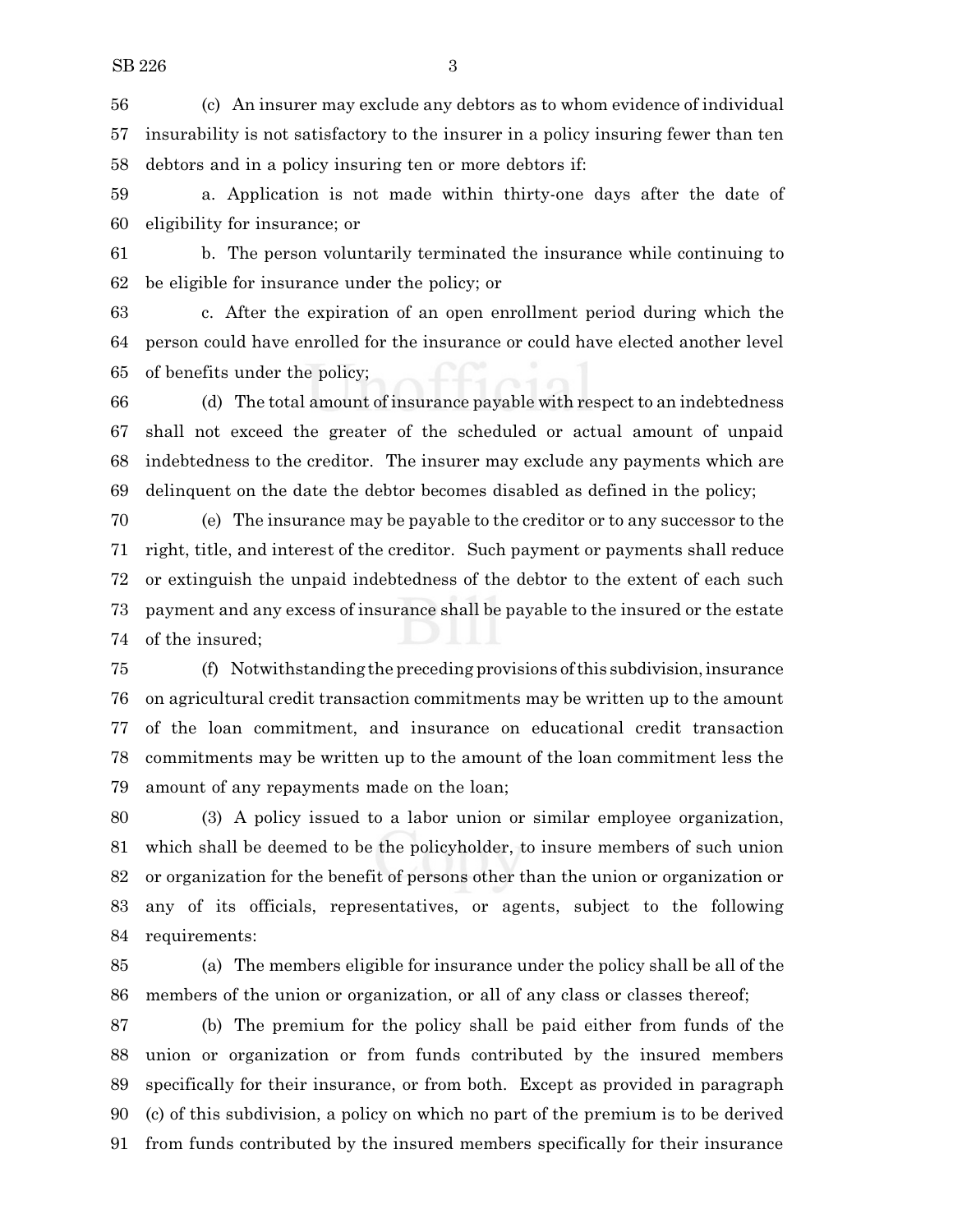must insure all eligible members, except those who reject such coverage in writing;

 (c) An insurer may exclude or limit the coverage on any person as to whom evidence of individual insurability is not satisfactory to the insurer in a policy insuring fewer than ten members and in a policy insuring ten or more members if:

 a. Application is not made within thirty-one days after the date of eligibility for insurance; or

 b. The person voluntarily terminated the insurance while continuing to be eligible for insurance under the policy; or

 c. After the expiration of an open enrollment period during which the person could have enrolled for the insurance or could have elected another level of benefits under the policy;

 (4) A policy issued to a trust, or to the trustee of a fund, established or adopted by two or more employers, or by one or more labor unions or similar employee organizations, or by one or more employers and one or more labor unions or similar employee organizations, which trust or trustee shall be deemed the policyholder, to insure employees of the employers or members of the unions or organizations for the benefit of persons other than the employers or the unions or organizations, subject to the following requirements:

 (a) The persons eligible for insurance shall be all of the employees of the employers or all of the members of the unions or organizations, or all of any class or classes thereof. The policy may provide that the term employees shall include the employees of one or more subsidiary corporations, and the employees, individual proprietors, and partners of one or more affiliated corporations, proprietorships or partnerships if the business of the employer and of such affiliated corporations, proprietorships or partnerships is under common control. The policy may provide that the term employees shall include the individual proprietor or partners if the employer is an individual proprietorship or partnership. The policy may provide that the term employees shall include retired employees, former employees and directors of a corporate employer. The policy may provide that the term employees shall include the trustees or their employees, or both, if their duties are principally connected with such trusteeship;

 (b) The premium for the policy shall be paid from funds contributed by the employer or employers of the insured persons or by the union or unions or similar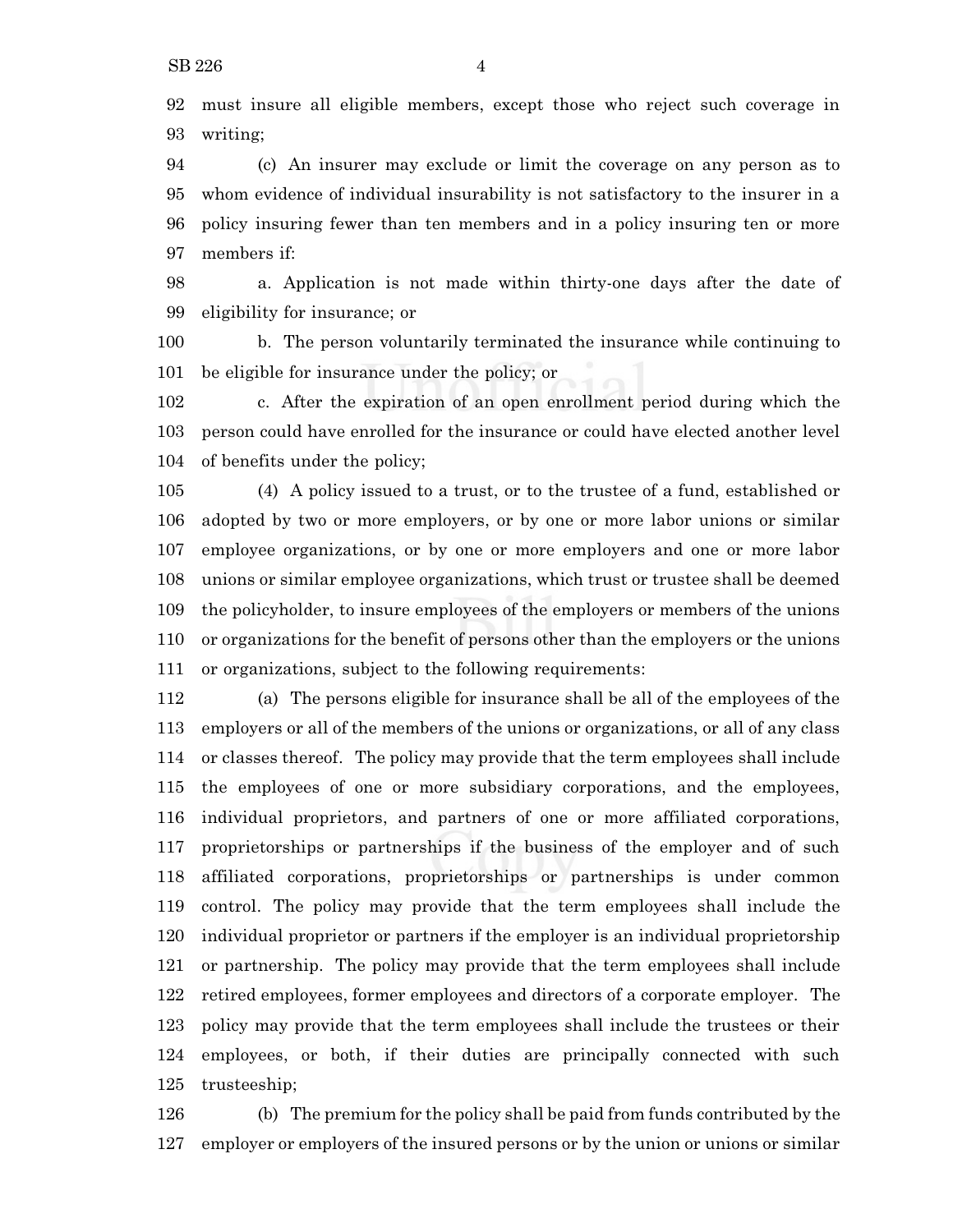employee organizations, or by both, or from funds contributed by the insured persons or from both the insured persons and the employer or union or similar employee organization. Except as provided in paragraph (c) of this subdivision, a policy on which no part of the premium is to be derived from funds contributed by the insured persons specifically for their insurance, must insure all eligible persons except those who reject such coverage in writing;

 (c) An insurer may exclude or limit the coverage on any person as to whom evidence of individual insurability is not satisfactory to the insurer;

 (5) A policy issued to an association or to a trust or to the trustees of a fund established, created and maintained for the benefit of members of one or more associations. **[**The association or associations shall have at the outset a minimum of fifty members; shall have been organized and maintained in good faith for purposes other than that of obtaining insurance; shall have been in active existence for at least two years; shall have a constitution and bylaws which provide that the association or associations shall hold regular meetings not less than annually to further the purposes of the members; shall, except for credit unions, collect dues or solicit contributions from members; and shall provide the members with voting privileges and representation on the governing board and committees.**]** The policy shall be subject to the following requirements:

 (a) The policy may insure members of such association or associations, employees thereof, or employees of members, or one or more of the preceding, or all of any class or classes thereof for the benefit of persons other than the employee's employer;

 (b) The premium for the policy shall be paid from funds contributed by the association or associations or by employer members, or by both, or from funds contributed by the covered persons or from both the covered persons and the association, associations, or employer members;

 (c) Except as provided in paragraph (d) of this subdivision, a policy on which no part of the premium is to be derived from funds contributed by the covered persons specifically for their insurance must insure all eligible persons, except those who reject such coverage in writing;

 (d) An insurer may exclude or limit the coverage on any person as to whom evidence of individual insurability is not satisfactory to the insurer;

 (e) If the health benefit plan, as defined in section 376.1350, is delivered, issued for delivery, continued or renewed, is providing coverage to any resident of this state, and is providing coverage to sole proprietors, self-employed persons,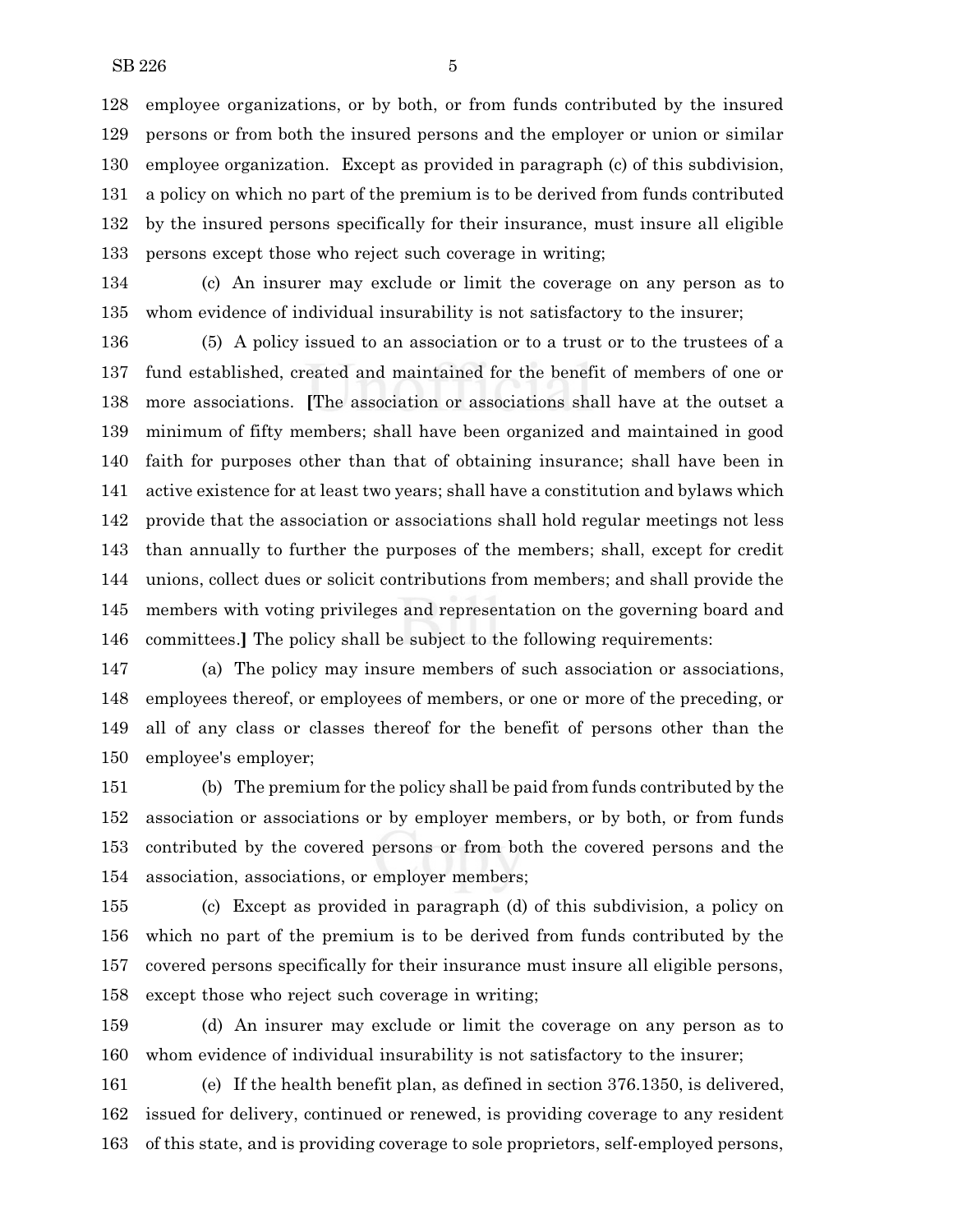$SB 226$  6

 small employers as defined in subsection 2 of section 379.930, and large employers, the insurer providing the coverage to the association or trust or trustees of a fund established, created, and maintained for the benefit of members of one or more associations may be exempt from subdivision (1) of subsection 1 of section 379.936 as it relates to the association plans established under this section. The director shall find that an exemption would be in the public interest and approved and that additional classes of business may be approved under subsection 4 of section 379.934 if the director determines that the health benefit plan:

a. Is underwritten and rated as a single employer;

 b. Has a uniform health benefit plan design option or options for all participating association members or employers;

 c. Has guarantee issue to all association members and all eligible employees, as defined in subsection 2 of section 379.930, of any participating association member company; and

 d. Complies with all other federal and state insurance requirements, including but not limited to the small employer health insurance and availability act under sections 379.930 to 379.952;

 (6) A policy issued to a credit union or to a trustee or trustees or agent designated by two or more credit unions, which credit union, trustee, trustees or agent shall be deemed the policyholder, to insure members of such credit union or credit unions for the benefit of persons other than the credit union or credit unions, trustee or trustees, or agent or any of their officials, subject to the following requirements:

 (a) The members eligible for insurance shall be all of the members of the 189 credit union or credit unions, or all of any class or classes thereof;

 (b) The premium for the policy shall be paid by the policyholder from the credit union's funds and, except as provided in paragraph (c) of this subdivision, must insure all eligible members;

 (c) An insurer may exclude or limit the coverage on any member as to whom evidence of individual insurability is not satisfactory to the insurer;

 (7) A policy issued to cover persons in a group where that group is specifically described by a law of this state as one which may be covered for group life insurance. The provisions of such law relating to eligibility and evidence of insurability shall apply.

2. Group health insurance offered to a resident of this state under a group